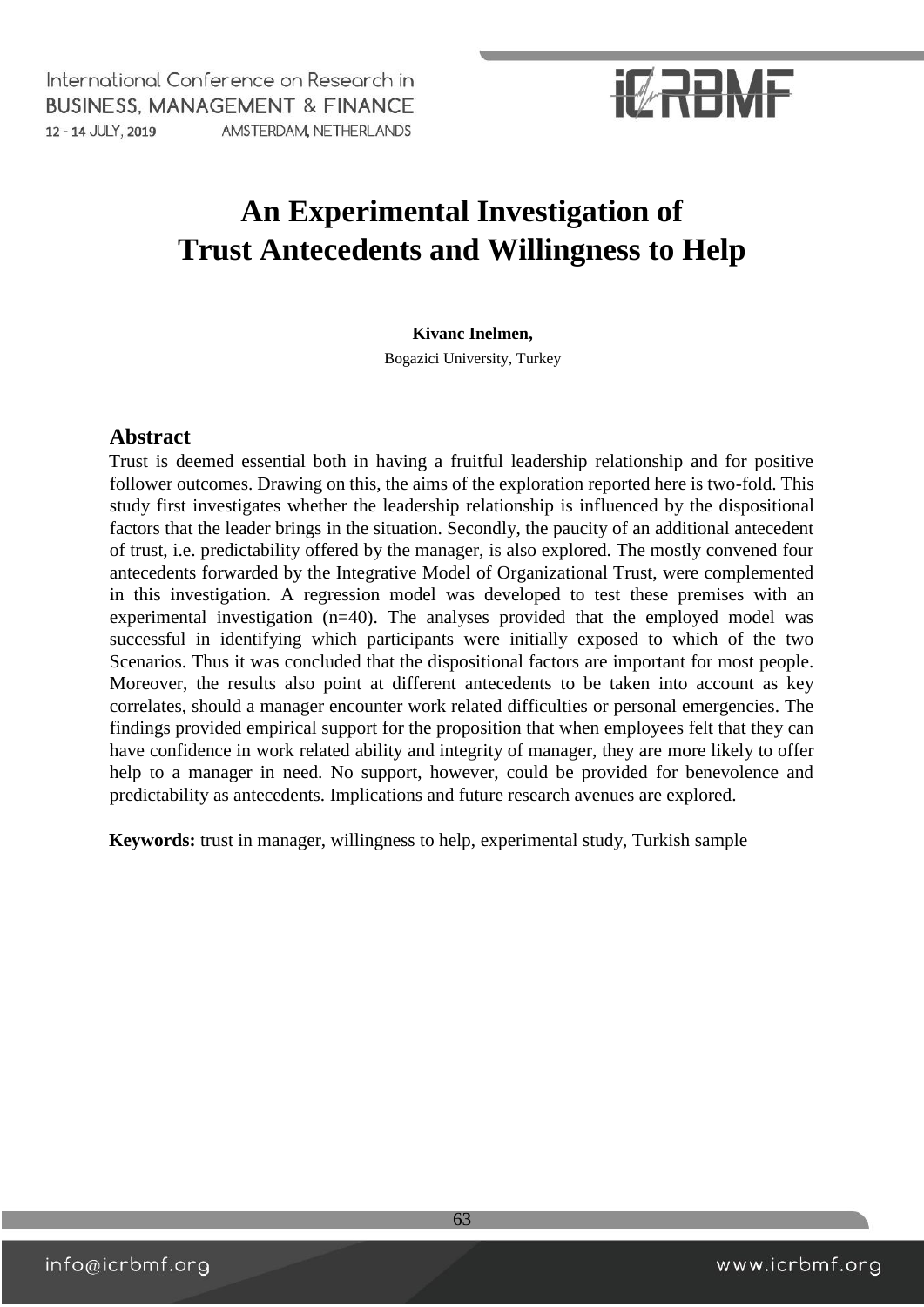# **IZRABME**

### **1. Introduction**

Trust is deemed essential in leadership relationships and is also essential for positive follower outcomes. Brower, Lester, Korsgaard and Dineen (2009) showed that mutual trust between manager and subordinate is conducive of the highest level of performance. Trust research given rise to a wide range of definitional debates and there are over 70 definitions of the concept of trust (Dietz and den Hartog, 2006). In a widely used formulation, Rousseau, Sitkin, Burt and Camerer (1998: 395) defined trust as: "the psychological state comprising the intention to accept vulnerability based upon positive expectations of the intentions or behaviour of another". This definition indicates that trust involves a choice on the side of the trustor (Dietz, 2011). While developing their influential Integrative Model of Organizational Trust (IMOT), Mayer, Davis and Schoorman (1995) defined trustee's intention to trust in the same vein. In a nutshell, IMOT proposes that the main antecedents of trust has both a dispositional aspect (i.e., trustor's propensity to trust) and situational aspects (trustee's ability, integrity and benevolence) (Schoorman, Mayer and Davis, 2007).

Studying these antecedents has advanced our understanding of the trust process, but it could be suggested that IMOT offers a somewhat limited perspective to the range of trust building and decisions regarding the choice of helping in supervisor. In fact, predictability base of trust and possible cultural differences often go unnoticed. These omissions may limit the generalizability of previous trust violation and recovery research in leader–follower relationships, and calls for more comprehensive models of trust, as suggested by Grover, [Hasel,](http://www.sciencedirect.com/science/article/pii/S0263237314000188#!) [Manvilled](http://www.sciencedirect.com/science/article/pii/S0263237314000188#!) [and Serrano-](http://www.sciencedirect.com/science/article/pii/S0263237314000188#!)[Archimie](http://www.sciencedirect.com/science/article/pii/S0263237314000188#!) (2014). Research on trust violation and repair process has produced useful insight into how integrity and ability-based trust violations affect trust [\(Kim, Dirks, Cooper and Ferrin,](http://www.sciencedirect.com/science/article/pii/S0263237314000188#b0025)  [2006\).](http://www.sciencedirect.com/science/article/pii/S0263237314000188#b0025) However, benevolence and especially predictability bases of trust often go unnoticed. It is argued that the events that violate trust are specific to the leader–follower relationship and extend beyond the integrity-based lies in the negotiation literature, and the integrity-based misreporting and ability-based technical mistakes in the trust recovery literature (Kim et al., 2006).

The trustor is the party who places him or herself in a vulnerable situation under uncertainty. Thus, a trustee that provides predictability by reducing the uncertainties in the context may be more favorably regarded and be perceived as trustworthy (Dietz and den Hartog, 2006). The trustee is the party on whom the trust is placed, who has the opportunity to take advantage of the trustor's vulnerability (Dietz, 2011). When supervisors demonstrate benevolent leadership which triggers social exchange and induces positive emotional feelings towards the supervisors, the subordinates may build trust for their supervisors and feel obligated to reciprocate with extra-role behavior to support the supervisor. Trust here understood as the strong reciprocity value endorsed by subordinates to trust their leaders who provide them with genuine care and benign treatments. These leaders render individual care to different subordinates, and they always avoid putting subordinates in the embarrassment of humiliation and face losing (Pellegrini and Scandura, 2008). As benevolent leadership signals goodwill towards subordinate's well-being, it is likely to arouse subordinates' positive reciprocity.

It should be taken into account that some people are more likely to trust than others, i.e. they have a higher general willingness to trust (Mayer et al., 1995). "Trust disposition" is a stable trait because it is largely formed during early childhood (Erikson, 1963). Similarly, Kramer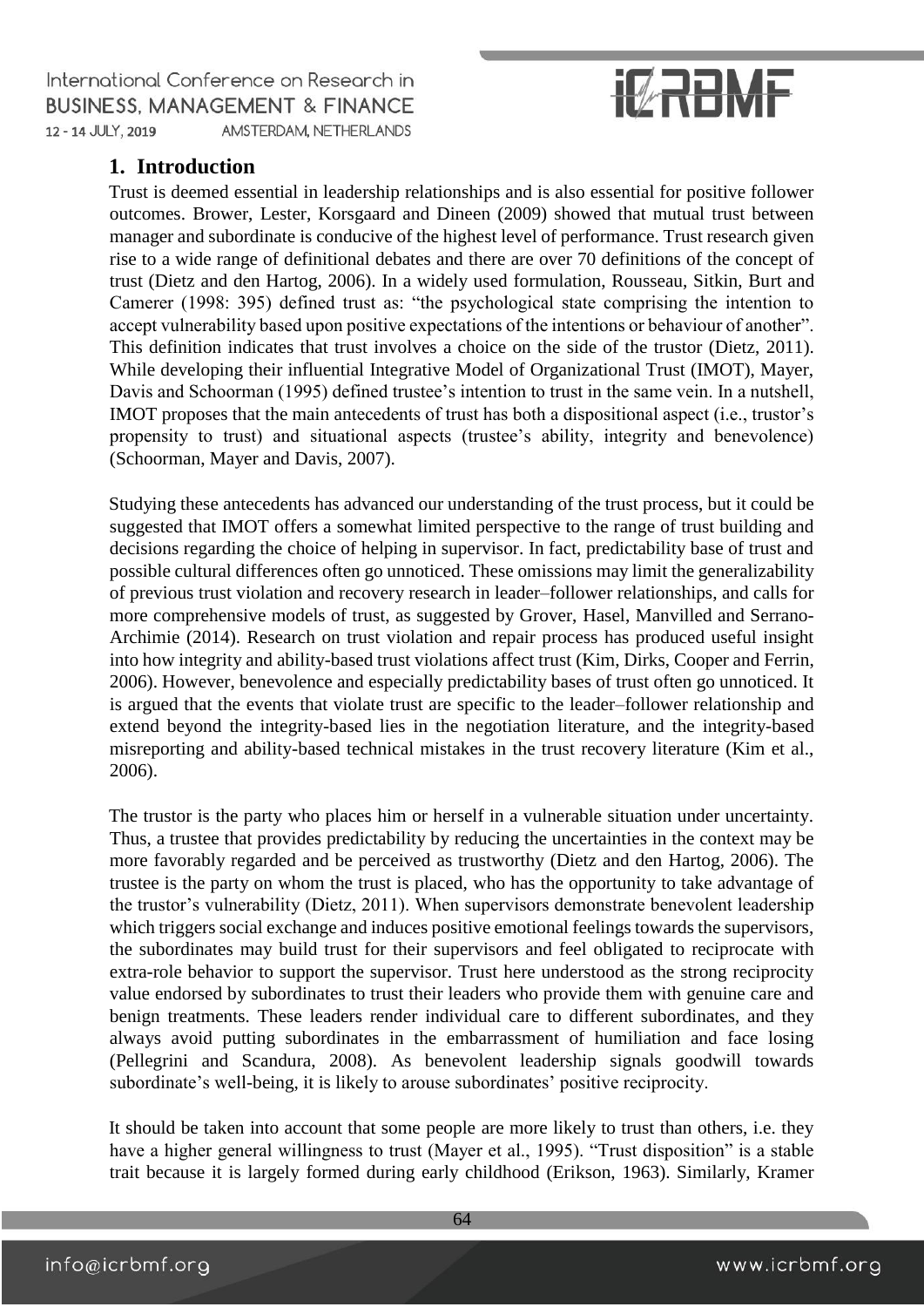

(1999) stipulates that trust is based on three relations: (1) trust disposition as a characteristic of the trustor; (2) (perceived) trustworthiness as a characteristic of the trustee; and (3) the organizational setting as the specific context or domain through which trust is deliberated. Therefore, a subordinate's trust disposition may also be a prior attitude in his/her trustbuilding process.

Following the suggestion of Dietz and den Hartog (2006), complementing IMOT with predictability was a starting point for this investigation. Behavioral integrity, perceived ability and benevolence are generally regarded to be the key factors. For instance, a supervisor who behaves morally not only increased the trust atmosphere within the organization, but also increases the likelihood of employee generated helping behaviors (Kannan-Narasimhan and Lawrence, 2012). However, it may be thought that for a predominantly collectivistic group, predictability and benevolence of the trustee may outweigh integrity and competence perceptions. Cunningham and McGregor (2000) made a powerful argument for including predictability as an antecedent, and named it one of the most cited factors in determining trust. Similarly, trust in organization was argued to facilitate work-related outcomes by impacting how employees assess the future behavior of the organization: i.e., consistent and predictable, as well as benevolent (Dirks and Ferrin, 2001). For these purposes, an experimental study on the antecedents of subordinate's trust building and decision of helping in supervisor was conducted.

### **2. Method**

The battery of scales and vignettes were employed in this study as described below. The online instrument was developed and tested for its psychometric properties in an earlier study (Inelmen and Maltarich, 2018). However, the scales used were originally in English, meaning the backtranslation was needed from English to Turkish to ensure that meanings were equivalent in each language. First, the scales' items were translated from English into Turkish. Second, the items were back-translated from Turkish into English to verify item equivalence by a bilingual assistant.

In the battery, there were two alterative vignettes (Scenario A and B) that described a hypothetical manager. The participants were first asked to read a description of the manager who was portrayed as high on integrity and competence (in the alternate low on both), but low on predictability and benevolence (in the alternate high on both). The participants, who were randomly exposed to one version of the vignette, then needed to also record the extent to which the described manager was qualified as a leader to them. In the study, this response was used as the manipulation check. Upon reading either Scenario A or B to assess the participants' behavioral outcome the following text was provided and their choice in helping the described manager was asked.

The respondents also completed the questionnaire that was designed to capture several variables including ability, benevolence, integrity scales and propensity to trust, developed by Mayer and Davis (1999). For predictability scale, a four item scale was compiled from Rempel, Holmes and Zanna, (2 items), Branzei et al. (1 item), and Mayer and Davis (1 item) as detailed in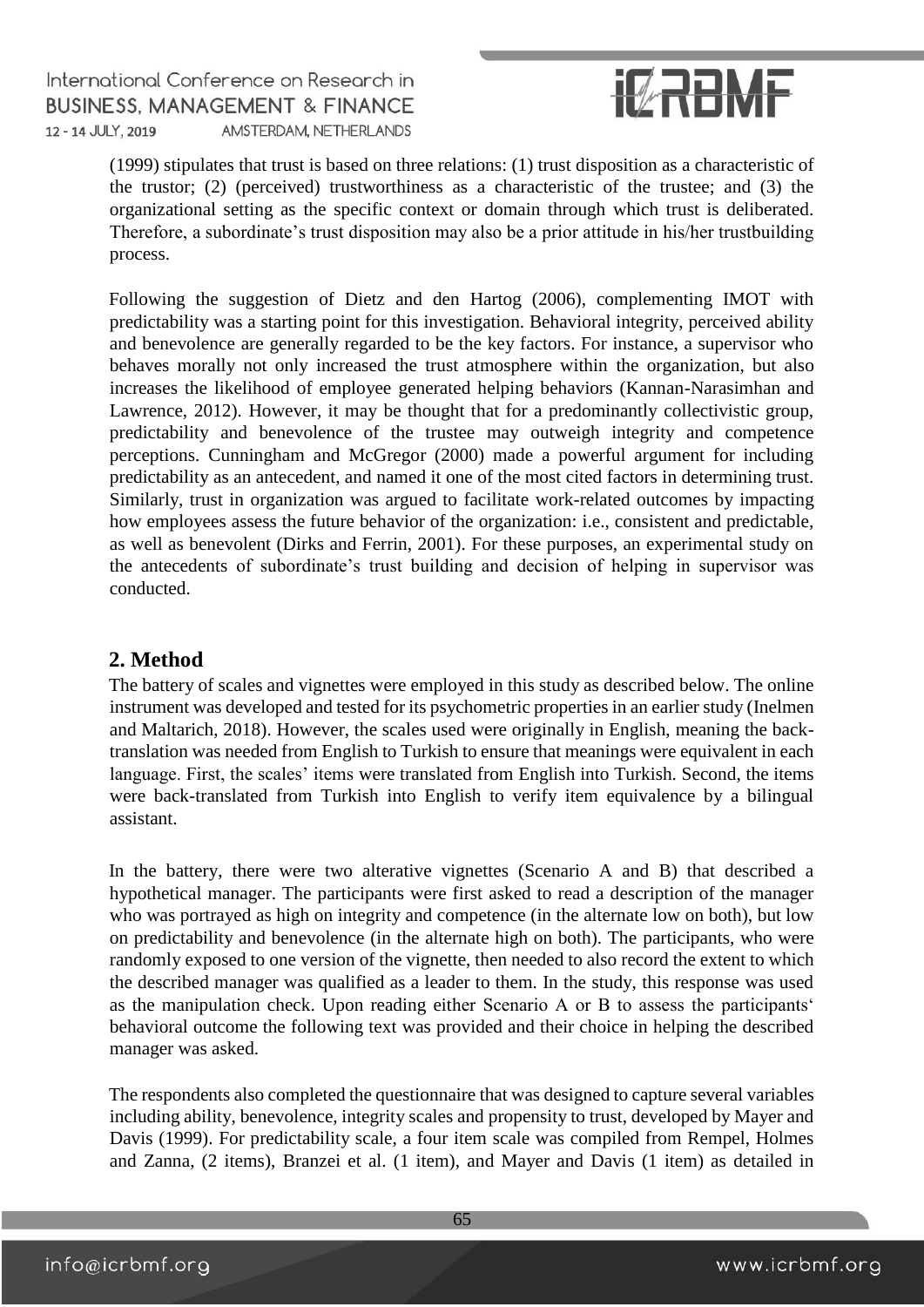

Inelmen and Maltarich, 2018. The measures used a 7-point Likert-type scale with anchors ranging from "strongly disagree" to "strongly agree."

*Sample and Procedure*. As for the demographic characteristics of the respondents information on gender, age, student great point average (GPA) and the place of high school completed were obtained. In total 40 undergraduate students were recruited (55% female) from a University in Istanbul, and were compensated with extra credit for their class. Each participant was randomly assigned by the computer to read one of two vignettes that described a hypothetical manager. The GPA averages of the two Scenario groups showed a slight difference. The average ages was 23.2 years in both groups (*SD* = 1.77; 1,97). Moreover, all participants had completed their high school education in Turkey. Since there was no variability in the latter two demographics, they were not used as control variables.

In one vignette, students were asked to imagine they worked for a manager who was portrayed as high on integrity and competence but low on benevolence and predictability. The other vignette depicted a manager who was benevolent and predictable, but low on ability and integrity. The purpose of the vignettes was to induce variance in perceptions of the antecedents of the target's trustworthiness. Participants then answered the survey items designed to measure the constructs under investigation.

#### **3. Results**

The participants, who were randomly exposed to one version of the vignette, indicated the extent to which the described manager was qualified as a leader to them. This response was used as the manipulation check, and was found to be successful to induce variance (t  $(38)$  = 3.48, p<.001). Besides the control variables of gender, and student great point average (GPA), the participants' judgements of their imaginary manager's ability (Alpha=.72), benevolence (Alpha=.60), integrity (Alpha=.74), predictability (Alpha=.45) and propensity to trust (Alpha=.57) which were employed as the study variables. Although the two groups were randomly assigned, preliminary analyses showed no significant variation in regard to the control variables (p>.05).

In this experimental study, one of the aims was to test the predictive capacity of the study variables of the randomly assigned group membership of the participant. For this purpose binary logistic regression analysis was used, and the analysis revealed that the calculated Nagelkerke R Square was .65 for this analysis (p<.05). Please see Table 1. Thus, it was concluded that the employed variables were useful to explain which Scenario group the participant belongs to. Indeed, the classification was successful at 80% of the cases to identify to which group the individual participants belonged to. Please see Table 2. It is evident that in this decision the perceived competence of the manager, i.e. ability, was the only deterministic factor.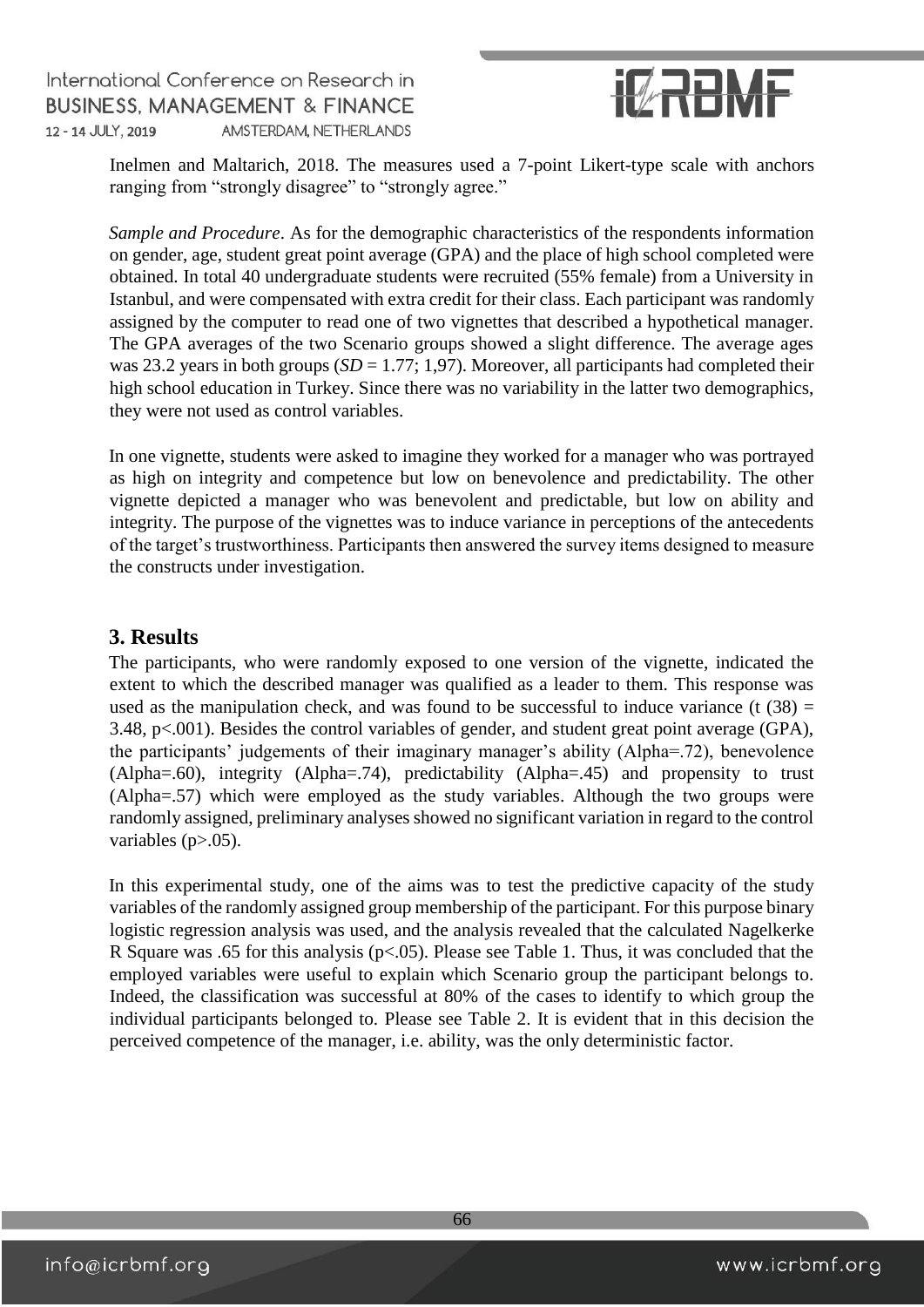# **IZRBMF**

|  |  | Table 1. Variables in the Binary Logistic Regression Equation |  |
|--|--|---------------------------------------------------------------|--|
|  |  |                                                               |  |

|              |                         | В        |       | Wald  | df | Sig. |
|--------------|-------------------------|----------|-------|-------|----|------|
|              | <b>GENDER</b>           | $-1,346$ | 1,139 | 1,397 |    | ,237 |
|              | <b>GPA</b>              | 1,596    | 1,123 | 2,018 |    | ,155 |
|              | <b>ABILITY</b>          | 2,591    | ,954  | 7,372 |    | ,007 |
|              | <b>BENEVOLANCE</b>      | ,133     | ,634  | ,044  |    | ,834 |
|              | <b>INTEGRITY</b>        | ,624     | ,574  | 1,182 |    | ,277 |
|              | <b>PREDICTABILITY</b>   | ,606     | ,543  | 1,243 |    | ,265 |
|              | <b>TRUST PROPENSITY</b> | , 214    | ,467  | ,209  |    | ,647 |
| $\mathbf{r}$ | Constant                | .479     | 5,661 | ,007  |    | ,933 |

S.E.

#### *Table 2. Classification Table*

| Predicted                 |            |            |            |         |  |
|---------------------------|------------|------------|------------|---------|--|
| Group<br>Percentage       |            |            |            |         |  |
| Observed                  |            | Scenario A | Scenario B | Correct |  |
| Group                     | Scenario A | 16         | 4          | 80,0    |  |
|                           | Scenario B | 4          | 16         | 80,0    |  |
| <b>Overall Percentage</b> |            |            |            | 80,0    |  |

Note: The cut value is ,500

As for the second aim of the study regarding the prediction of participants' behavioral choice outcome in helping the manager was statistically significantly predicted (R Square = .35, p<.05). With the total sample, propensity to trust and student GPA were useful in successfully predicting the participants' willingness to volunteer for help (p<.01). Please see Table 3. In more specific, for the participants who read Scenario A, propensity to trust was the only determinant. Whereas for the participants who read Scenario B integrity appeared to be the single most important variable at play  $(p<.05)$ .

#### **Table 3. Regression of the Study Variables on Willingness to Volunteer for Help**

|                |            |        |              | Standardized |         |      |
|----------------|------------|--------|--------------|--------------|---------|------|
| Unstandardized |            |        | Coefficients |              |         |      |
| Model          |            | B      | Std. Error   | <b>B</b> eta | t       | Sig. |
|                | (Constant) | 12,773 | 2,592        |              | 4,927   | ,000 |
|                | gender     | $-422$ | ,506         | $-124$       | $-.835$ | ,410 |
|                | <b>GPA</b> | 1,453  | ,553         | ,436         | 2,626   | ,009 |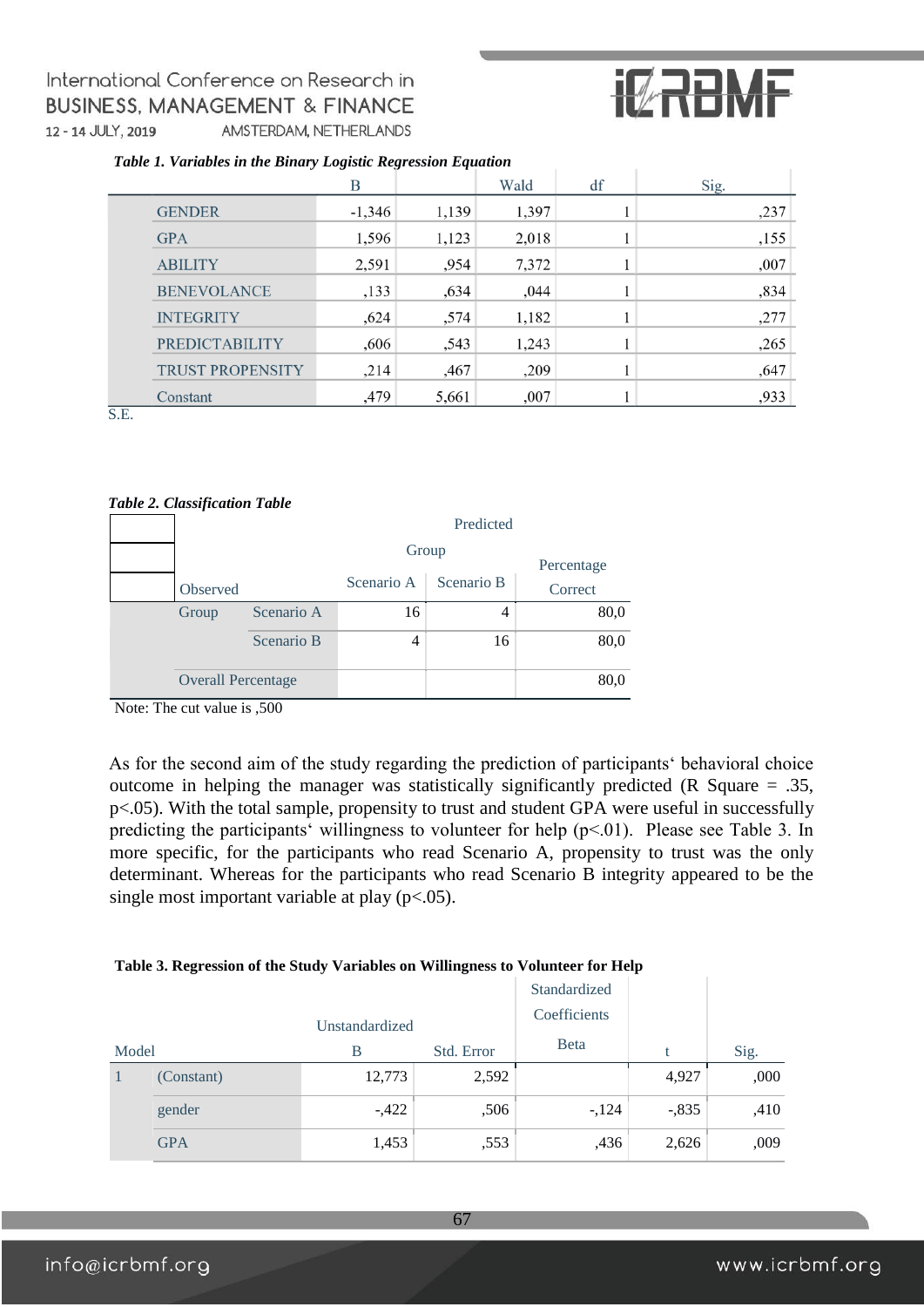

| <b>ABILITY</b>        | .098 | ,271 | ,058 | .361  | .720 |
|-----------------------|------|------|------|-------|------|
| <b>BENEVOLANCE</b>    | .079 | .316 | ,047 | ,250  | .804 |
| <b>INTEGRITY</b>      | ,209 | ,231 | ,139 | .906  | ,372 |
| <b>PREDICTABILITY</b> | ,291 | ,281 | ,165 | 1,033 | ,309 |
| <b>PROPENSITY</b>     | ,638 | .249 | .379 | 2,560 | ,010 |

### **4. Discussion and Conclusion**

The employed regression model was successful in identifying which participant was initially exposed to which of the two Scenarios. Thus, it can be concluded that those leaders who display their competency are more likely to be perceived positively by subordinates. However, trust in organizational contexts may be acting in more diversified ways. The present results support the notion that different antecedents need to be taken into account as key correlates, should a manager encounter work related difficulties or personal emergencies. The present study findings provided empirical support for the proposition of Severt and Curtis (2008) that when employees felt supported and that they can trust the ability and integrity of manager. No support, however, could be provided for benevolence and predictability (Dietz and den Hartog, 2006) as antecedents.

Based on these study findings, it could be suggested that gender and age as control variables had no particular effect on the investigated network of variables, it could also be suggested that attempts to expand the circle of trust regardless of these demographic variables, at least at undergraduate level. The fact that the present data was collected from a moderately small group could be regarded as a problem. But the fact that randomization was achieved in this sampling, provides an indication that this limitation may not be a serious concern. Secondly, in terms of the measurement of the study variables, the self-report nature of the collected data could raise concerns about common method bias. One point that needs attention about measurement of study variables is that some of the employed scales have demonstrated a slightly low internal reliability level in this sample. As for the future research avenues, it could first be suggested that a larger sample tested more rigorous methodology could help to identify causation. Moreover, based on the results presented here, designing a study to understand the nature of trust building in virtual teams could also be useful, as these teams continue to multiply rapidly.